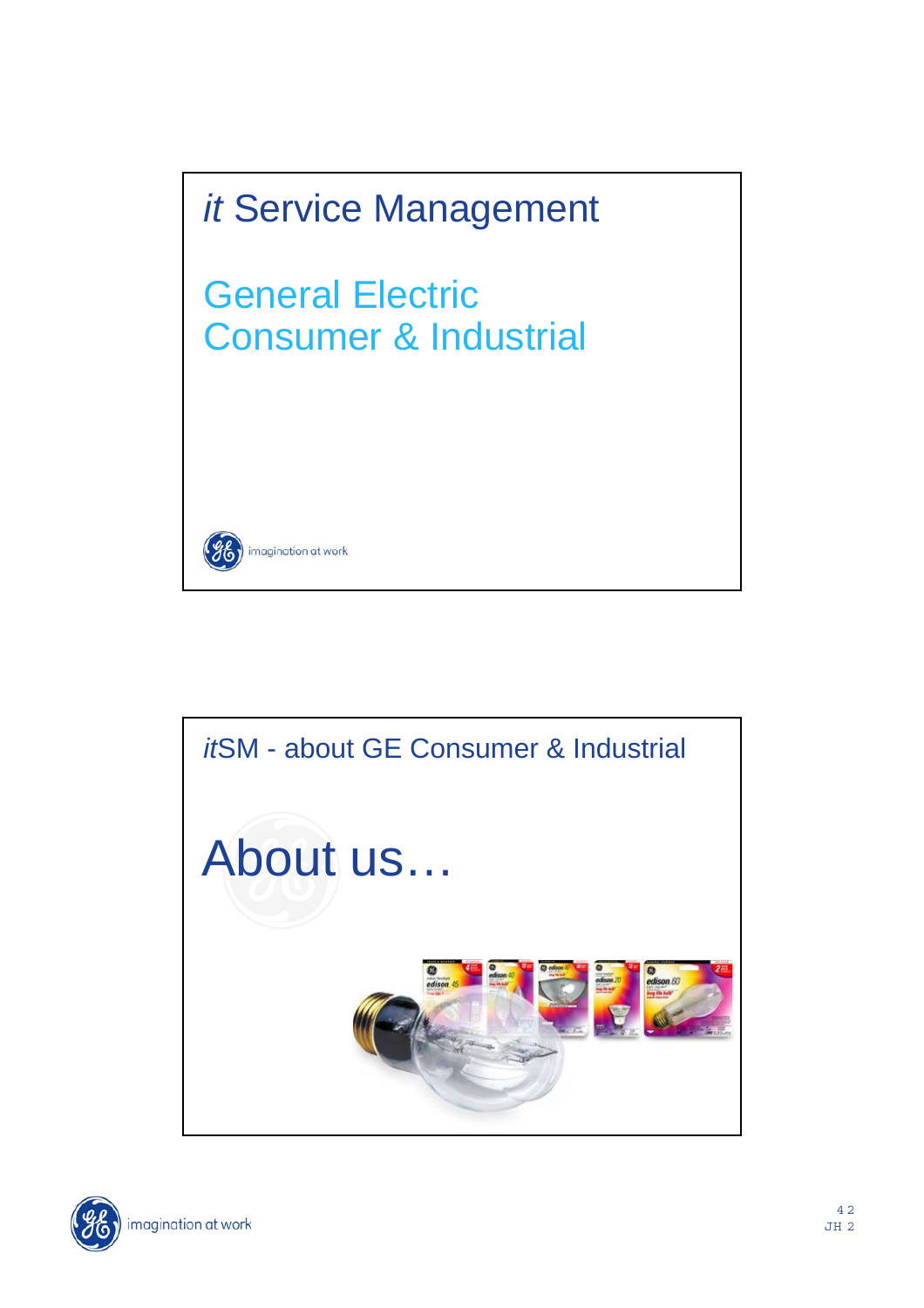



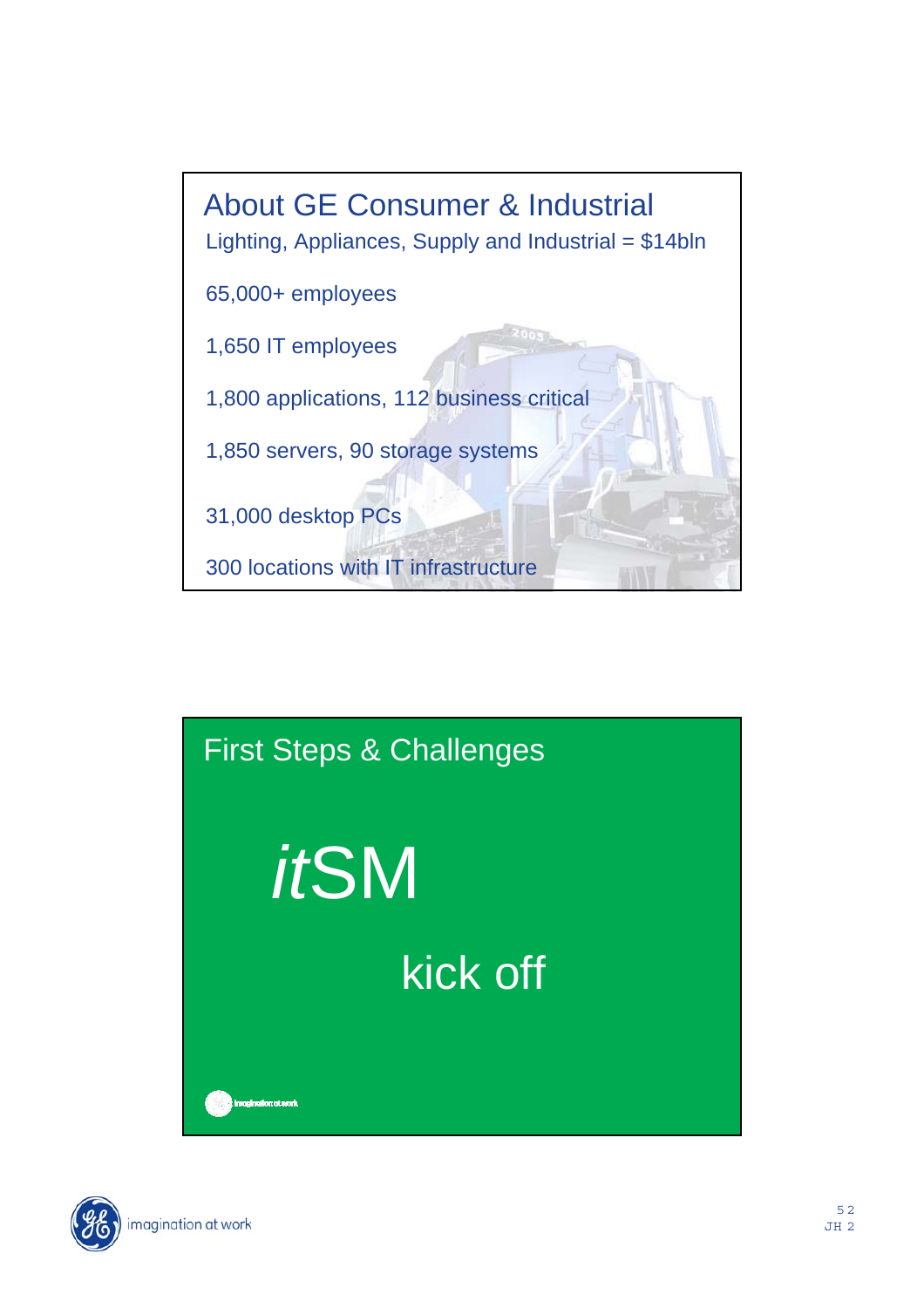



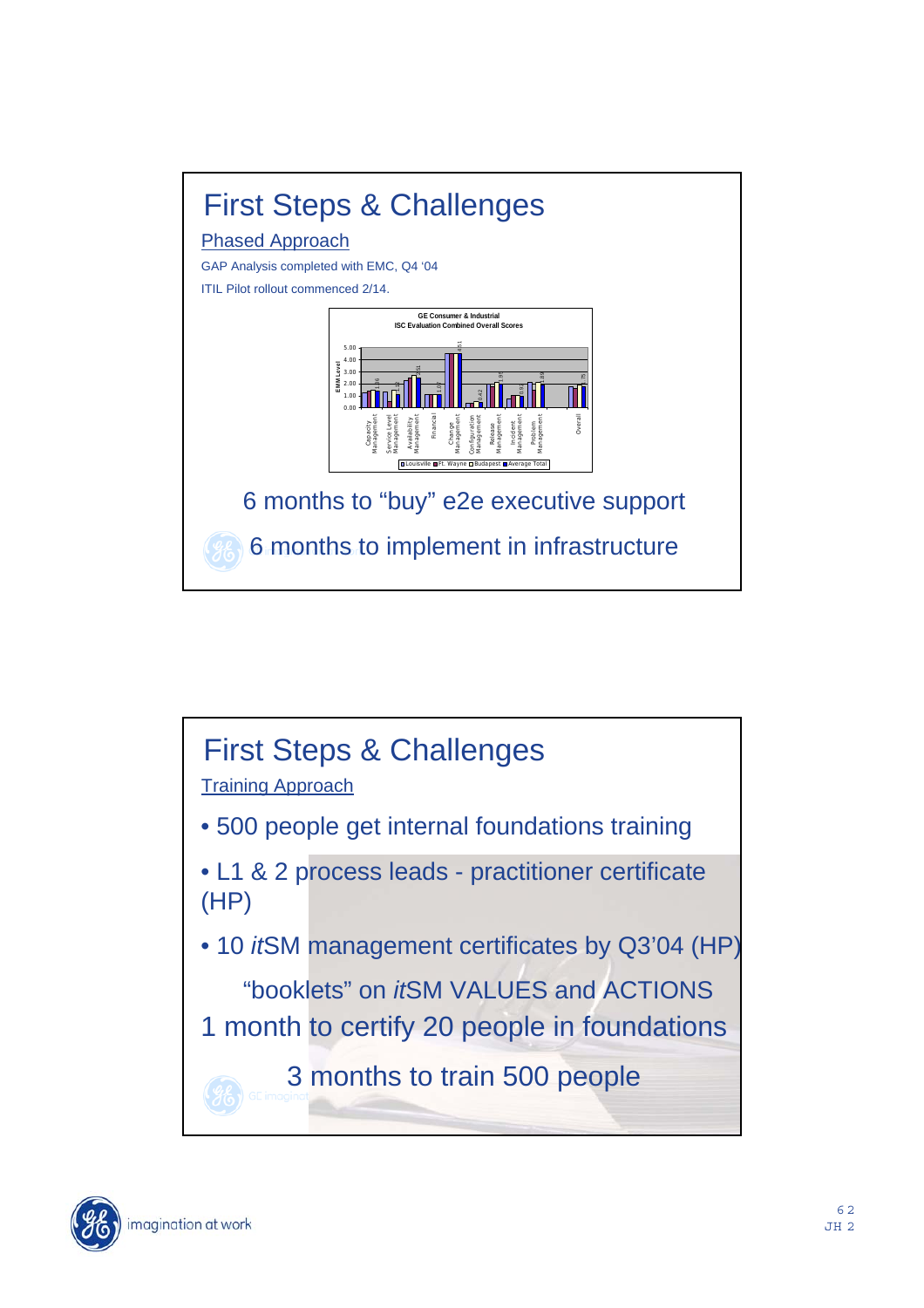## *it*SM – how to make it actionable? *it*SM the Team storage pilot 6 sigma



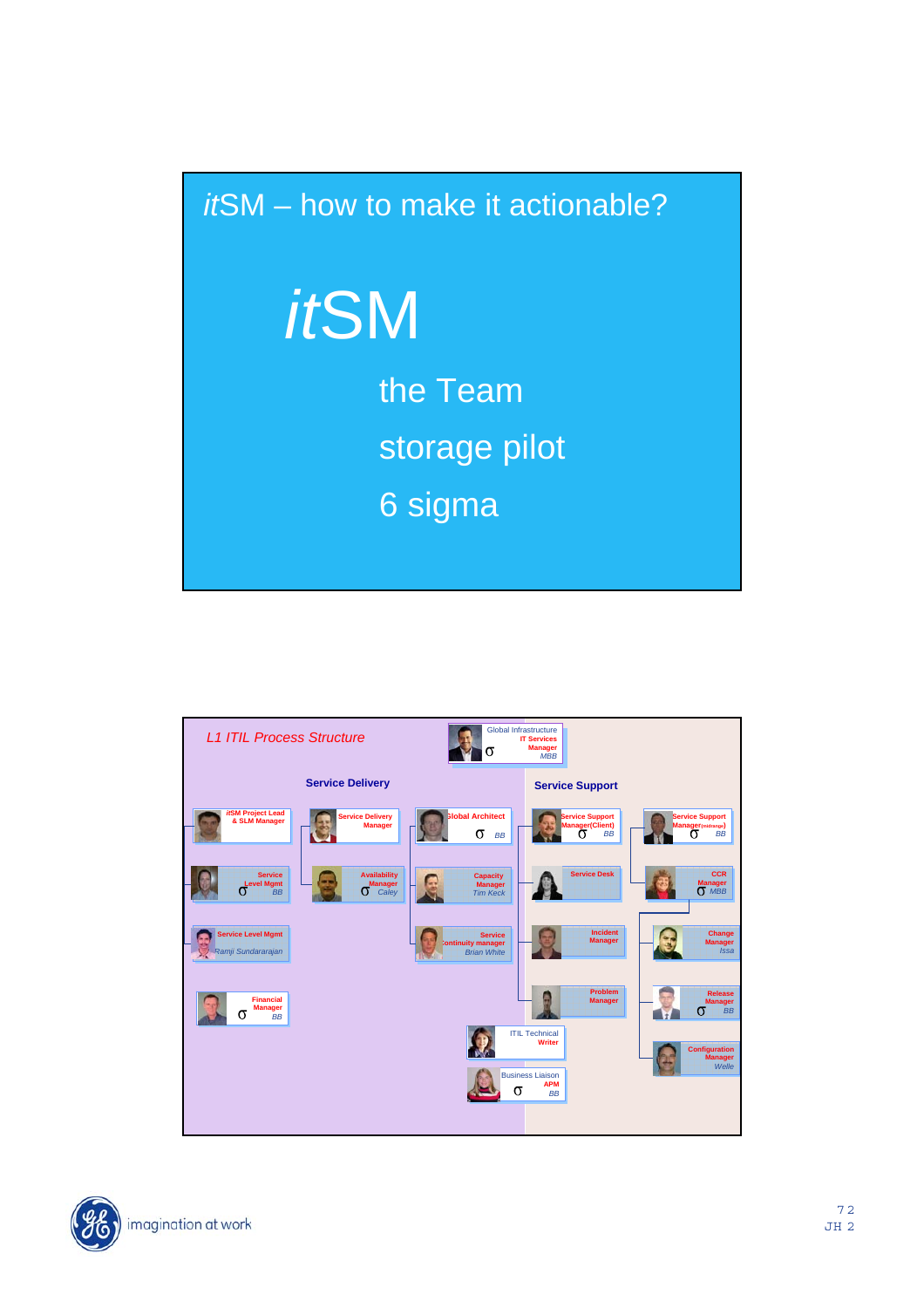

|                                                                                                                                                                                                                                                                                                                                                                                                                                                                                                                    | ; 5q                                                                                                                                                           | 524725338 92:25338                                                                                                                                                                          |  |
|--------------------------------------------------------------------------------------------------------------------------------------------------------------------------------------------------------------------------------------------------------------------------------------------------------------------------------------------------------------------------------------------------------------------------------------------------------------------------------------------------------------------|----------------------------------------------------------------------------------------------------------------------------------------------------------------|---------------------------------------------------------------------------------------------------------------------------------------------------------------------------------------------|--|
| Dvvljq Vwudjh Dydlale bw P dqdjhp hqwurduv dqq uhvsrqvle blwhv                                                                                                                                                                                                                                                                                                                                                                                                                                                     | 5 <sub>a</sub>                                                                                                                                                 | 524725338 524825338                                                                                                                                                                         |  |
| Ghilph Vwudjh Dvdlole bw P dodjho howsrdflhv<br>Ghibh VR [ fro soblofh dfwMahv in:Wandjh Dvdlale blw P dodjho how                                                                                                                                                                                                                                                                                                                                                                                                  | 60<br>7 <sub>a</sub>                                                                                                                                           | 524925338 524:25338<br>525425338 525725338                                                                                                                                                  |  |
| FREM fullmid                                                                                                                                                                                                                                                                                                                                                                                                                                                                                                       | 4 <sub>G</sub>                                                                                                                                                 | 525425338 525425338                                                                                                                                                                         |  |
| Vhfxih dffhw ek vifdadga ar ilfdq                                                                                                                                                                                                                                                                                                                                                                                                                                                                                  | 4 <sub>G</sub>                                                                                                                                                 | 525525338 525525338                                                                                                                                                                         |  |
| Glydyduninfrybul                                                                                                                                                                                                                                                                                                                                                                                                                                                                                                   | 4 <sub>G</sub>                                                                                                                                                 | 525625338 525625338                                                                                                                                                                         |  |
| Fkdqjh P dqdjhp hqw                                                                                                                                                                                                                                                                                                                                                                                                                                                                                                | 4 <sub>G</sub>                                                                                                                                                 | 525725338 525725338                                                                                                                                                                         |  |
| Ghwhup lgh Vwrudjh Dydladeldw  P dqdjhp hqw.htxlinp hqwr                                                                                                                                                                                                                                                                                                                                                                                                                                                           | 43q                                                                                                                                                            | 525825338 624325338                                                                                                                                                                         |  |
| Ghwhup lah wandih dvdlakeldwl ahvlia                                                                                                                                                                                                                                                                                                                                                                                                                                                                               | 8 <sub>z</sub>                                                                                                                                                 | 624425338 624:25338                                                                                                                                                                         |  |
| Ghwhup lgh wandjh uhfryhudeldw  ghvljg                                                                                                                                                                                                                                                                                                                                                                                                                                                                             | 8q                                                                                                                                                             | 624; 25338 625725338                                                                                                                                                                        |  |
| Ishqwill Vwrudjh Dydkelekw P dqdjhp hqwvhfxulw lvoxhv                                                                                                                                                                                                                                                                                                                                                                                                                                                              | 6q                                                                                                                                                             | 625825338 625<25338                                                                                                                                                                         |  |
| Ghwhup lgh weud jh p dlgwhqdqfh surfhqachv                                                                                                                                                                                                                                                                                                                                                                                                                                                                         | :q                                                                                                                                                             | 626325338 72:25338                                                                                                                                                                          |  |
| Ghilgh Wandjh Dydlaleldw  P dodjhp how hsruw wkdwohho wr eh jhohudwho                                                                                                                                                                                                                                                                                                                                                                                                                                              | 60                                                                                                                                                             | 72:25338 724525338                                                                                                                                                                          |  |
| Ishqvili propletiloj dog dobuvioj uhtxlinp how                                                                                                                                                                                                                                                                                                                                                                                                                                                                     | 8 <sub>z</sub>                                                                                                                                                 | 724625338 724<25338                                                                                                                                                                         |  |
| Ishqvili] verov vkdwz læeh xvhq ve p rqlveudqq ddnuv-hqvxdh vkhdh lv d p rqlveulpj surfhvv ve Šz dvfk vkh z dvfkhuõ,                                                                                                                                                                                                                                                                                                                                                                                               | 43 <sub>0</sub>                                                                                                                                                | 725325338 82625338                                                                                                                                                                          |  |
| Ghilgh Vwrudjh Dydlale blw P dodjhp howSlow                                                                                                                                                                                                                                                                                                                                                                                                                                                                        | 8 <sub>G</sub>                                                                                                                                                 | 82725338 824325338                                                                                                                                                                          |  |
| Ishqvili vhwvfhqdulrvdqqv vhp v byrqhq                                                                                                                                                                                                                                                                                                                                                                                                                                                                             | 8 <sub>G</sub>                                                                                                                                                 | 82725338 824325338                                                                                                                                                                          |  |
| UromxwWeudjh Dydkole bw P dopdjhp how                                                                                                                                                                                                                                                                                                                                                                                                                                                                              | 48 <sub>7</sub>                                                                                                                                                | 824425338 826425338                                                                                                                                                                         |  |
| In some how/vend in Dvollaie blvl P docking howSlaw                                                                                                                                                                                                                                                                                                                                                                                                                                                                | 8 <sub>a</sub>                                                                                                                                                 | 824425338 824:25338                                                                                                                                                                         |  |
| Uhylhz únoxow dag danzwadwa jalwihulaj dag uhsmwijhahudwlna dv ahhaha                                                                                                                                                                                                                                                                                                                                                                                                                                              | 8 <sub>G</sub>                                                                                                                                                 | 824:25338 825725338                                                                                                                                                                         |  |
|                                                                                                                                                                                                                                                                                                                                                                                                                                                                                                                    |                                                                                                                                                                |                                                                                                                                                                                             |  |
|                                                                                                                                                                                                                                                                                                                                                                                                                                                                                                                    |                                                                                                                                                                |                                                                                                                                                                                             |  |
|                                                                                                                                                                                                                                                                                                                                                                                                                                                                                                                    |                                                                                                                                                                |                                                                                                                                                                                             |  |
|                                                                                                                                                                                                                                                                                                                                                                                                                                                                                                                    |                                                                                                                                                                |                                                                                                                                                                                             |  |
|                                                                                                                                                                                                                                                                                                                                                                                                                                                                                                                    |                                                                                                                                                                |                                                                                                                                                                                             |  |
|                                                                                                                                                                                                                                                                                                                                                                                                                                                                                                                    |                                                                                                                                                                |                                                                                                                                                                                             |  |
|                                                                                                                                                                                                                                                                                                                                                                                                                                                                                                                    |                                                                                                                                                                |                                                                                                                                                                                             |  |
|                                                                                                                                                                                                                                                                                                                                                                                                                                                                                                                    |                                                                                                                                                                |                                                                                                                                                                                             |  |
| Ixosurosowyc doswedii h v who v<br>Ip somp haw/wrudjh Dydlaieldw  P dadjhp hawp ralenikaj dag uhsruwkaj<br>P KHVWR Q H= Dyd kode blw  P dopd jhp howsurjudp to sobp howhor<br>GHOLYHUDECH=Dvdlaileldw  P dodjiho howurdny dog uhvsrovleldwihy<br>GHOLYHUDECH=Dydlaileldw  P dqdjhp hqwsrdflhvdqq surfhvvhv<br>GHOLYHUDECH= Vwzudjh dydlaile blw qhvliq<br>GHOLYHUDECH= Vwndih uhfryhudeliw ahylia<br>GHOLYHUDECH= Vwudih p dlawhadafh surfhaxuhv<br>GHOLYHUDECH=Dydlaileldw  P dqdjhp hqwp rqlwruiqj dqq uhsruwiqj | 8 <sub>G</sub><br>8 <sub>G</sub><br>3 <sub>a</sub><br>3 <sub>a</sub><br>3 <sub>a</sub><br>3 <sub>a</sub><br>3 <sub>a</sub><br>3 <sub>a</sub><br>3 <sub>a</sub> | 825825338 826425338<br>92425338 92:25338<br>92:25338 92:25338<br>92-25338 92-25338<br>92:25338 92:25338<br>92:25338 92:25338<br>92:25338 92:25338<br>92:25338 92:25338<br>92:25338 92:25338 |  |

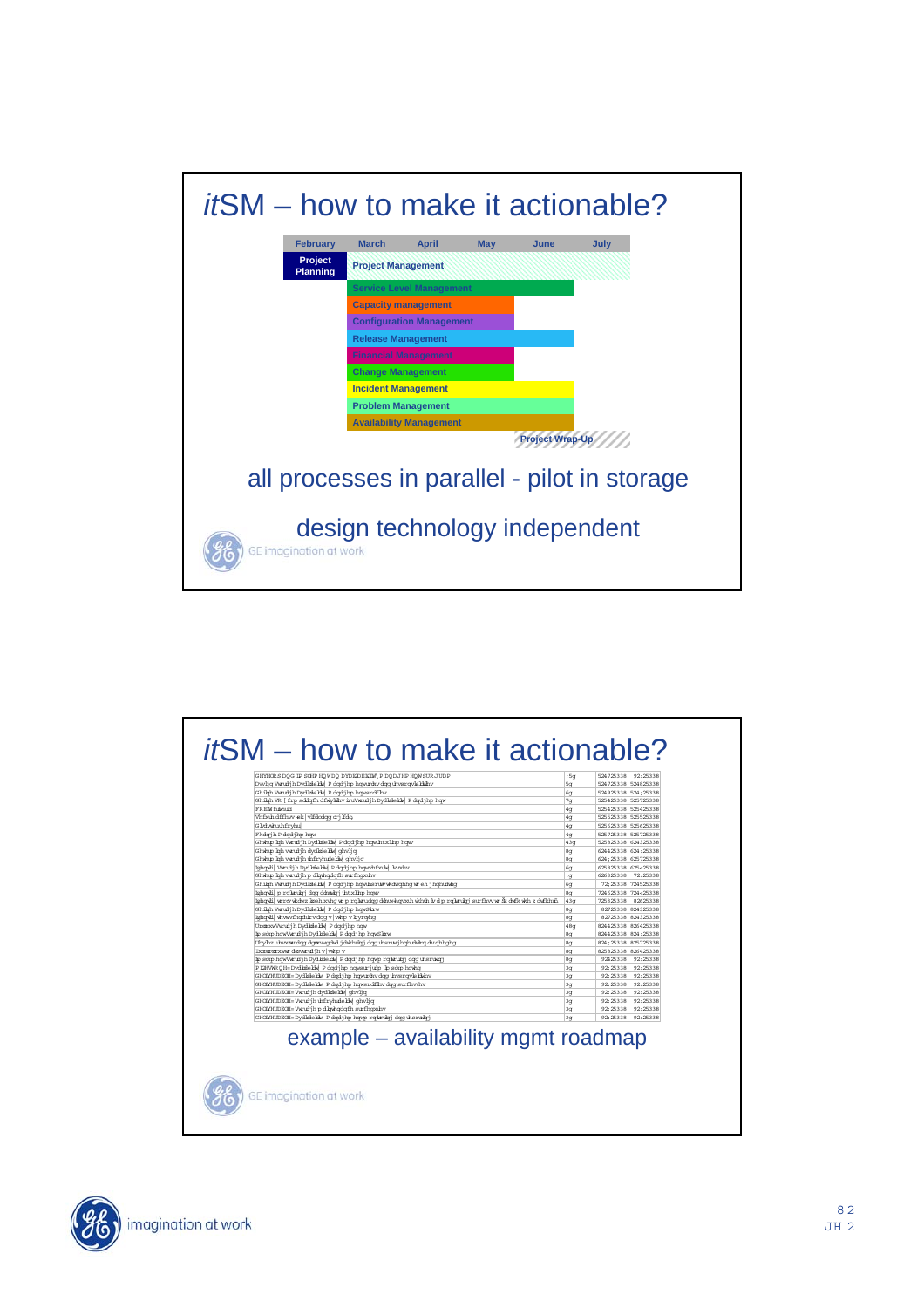| 2d<br>3d<br>4d<br>1 <sub>d</sub><br>1d<br>1d | 2005.02.14<br>2005.02.16<br>2005.02.21<br>2005.02.21<br>2005.02.22                                                                                                                                                                                                  | 2005.02.15<br>2005.02.18<br>2005.02.24<br>2005.02.21                                                                                                                                                                                                                                               |
|----------------------------------------------|---------------------------------------------------------------------------------------------------------------------------------------------------------------------------------------------------------------------------------------------------------------------|----------------------------------------------------------------------------------------------------------------------------------------------------------------------------------------------------------------------------------------------------------------------------------------------------|
|                                              |                                                                                                                                                                                                                                                                     |                                                                                                                                                                                                                                                                                                    |
|                                              |                                                                                                                                                                                                                                                                     |                                                                                                                                                                                                                                                                                                    |
|                                              |                                                                                                                                                                                                                                                                     |                                                                                                                                                                                                                                                                                                    |
|                                              |                                                                                                                                                                                                                                                                     |                                                                                                                                                                                                                                                                                                    |
|                                              |                                                                                                                                                                                                                                                                     | 2005.02.22                                                                                                                                                                                                                                                                                         |
|                                              | 2005.02.23                                                                                                                                                                                                                                                          | 2005.02.23                                                                                                                                                                                                                                                                                         |
| 1d                                           | 2005.02.24                                                                                                                                                                                                                                                          | 2005.02.24                                                                                                                                                                                                                                                                                         |
| 10d                                          | 2005.02.25                                                                                                                                                                                                                                                          | 2005.03.10                                                                                                                                                                                                                                                                                         |
|                                              |                                                                                                                                                                                                                                                                     | 2005.03.17                                                                                                                                                                                                                                                                                         |
|                                              |                                                                                                                                                                                                                                                                     | 2005.03.24                                                                                                                                                                                                                                                                                         |
|                                              |                                                                                                                                                                                                                                                                     | 2005.03.29                                                                                                                                                                                                                                                                                         |
|                                              |                                                                                                                                                                                                                                                                     | 2005.04.07                                                                                                                                                                                                                                                                                         |
|                                              |                                                                                                                                                                                                                                                                     | 2005.04.12                                                                                                                                                                                                                                                                                         |
|                                              |                                                                                                                                                                                                                                                                     | 2005.04.19                                                                                                                                                                                                                                                                                         |
|                                              |                                                                                                                                                                                                                                                                     | 2005.05.03                                                                                                                                                                                                                                                                                         |
|                                              |                                                                                                                                                                                                                                                                     | 2005.05.10                                                                                                                                                                                                                                                                                         |
|                                              |                                                                                                                                                                                                                                                                     | 2005.05.10                                                                                                                                                                                                                                                                                         |
|                                              |                                                                                                                                                                                                                                                                     | 2005.05.31                                                                                                                                                                                                                                                                                         |
|                                              |                                                                                                                                                                                                                                                                     | 2005.05.17                                                                                                                                                                                                                                                                                         |
|                                              |                                                                                                                                                                                                                                                                     | 2005.05.24                                                                                                                                                                                                                                                                                         |
|                                              |                                                                                                                                                                                                                                                                     | 2005.05.31                                                                                                                                                                                                                                                                                         |
|                                              |                                                                                                                                                                                                                                                                     | 2005.06.07                                                                                                                                                                                                                                                                                         |
|                                              |                                                                                                                                                                                                                                                                     | 2005.06.07<br>2005.06.07                                                                                                                                                                                                                                                                           |
|                                              |                                                                                                                                                                                                                                                                     | 2005.06.07                                                                                                                                                                                                                                                                                         |
|                                              |                                                                                                                                                                                                                                                                     | 2005.06.07                                                                                                                                                                                                                                                                                         |
|                                              |                                                                                                                                                                                                                                                                     | 2005.06.07                                                                                                                                                                                                                                                                                         |
|                                              |                                                                                                                                                                                                                                                                     | 2005.06.07                                                                                                                                                                                                                                                                                         |
|                                              |                                                                                                                                                                                                                                                                     | 2005.06.07                                                                                                                                                                                                                                                                                         |
|                                              |                                                                                                                                                                                                                                                                     |                                                                                                                                                                                                                                                                                                    |
|                                              | 5d<br>5d<br>3d<br>7d<br>3d<br>5d<br>Identify tools that will be used to monitor and alert (ensure there is a monitoring process to "watch the watche 10d<br>5d<br>5d<br>15d<br>5d<br>5d<br>5d<br>5d<br>0d<br><b>Ord</b><br>Od<br>Od<br><b>Od</b><br><b>Od</b><br>Od | 2005.03.11<br>2005.03.18<br>2005.03.25<br>2005.03.30<br>2005.04.08<br>2005.04.13<br>2005.04.20<br>2005.05.04<br>2005.05.04<br>2005.05.11<br>2005.05.11<br>2005.05.18<br>2005.05.25<br>2005.06.01<br>2005.06.07<br>2005.06.07<br>2005.06.07<br>2005.06.07<br>2005.06.07<br>2005.06.07<br>2005.06.07 |

| Assign * Availability Management roles and responsibilities<br><b>Define * Availability Management policies</b><br>Define SOX compliance activities for * Availability Management<br>COBIT criteria | 2d<br>3d<br>4d | 2005.02.14<br>2005.02.16 | 2005.02.15               |
|-----------------------------------------------------------------------------------------------------------------------------------------------------------------------------------------------------|----------------|--------------------------|--------------------------|
|                                                                                                                                                                                                     |                |                          |                          |
|                                                                                                                                                                                                     |                |                          | 2005.02.18               |
|                                                                                                                                                                                                     |                | 2005.02.21               | 2005.02.24               |
|                                                                                                                                                                                                     | 1d             | 2005.02.21               | 2005.02.21               |
| Secure access (physical and logical)                                                                                                                                                                | 1d             | 2005.02.22               | 2005.02.22               |
| <b>Disaster recovery</b>                                                                                                                                                                            | 1d             | 2005.02.23               | 2005.02.23               |
| <b>Change Management</b>                                                                                                                                                                            | 1d             | 2005.02.24               | 2005.02.24               |
| Determine * Availability Management requirements                                                                                                                                                    | 10d            | 2005.02.25               | 2005.03.10               |
| Determine * availability design                                                                                                                                                                     | 5d             | 2005.03.11               | 2005.03.17               |
| Determine * recoverability design                                                                                                                                                                   | 5d             | 2005.03.18               | 2005.03.24               |
| Identify * Availability Management security issues                                                                                                                                                  | 3d<br>7d       | 2005.03.25<br>2005.03.30 | 2005.03.29<br>2005.04.07 |
| Determine * maintenance procedures                                                                                                                                                                  | 3d             | 2005.04.08               | 2005.04.12               |
| Define * Availability Management reports that need to be generated<br>Identify monitoring and alerting requirements                                                                                 | 5d             | 2005.04.13               | 2005.04.19               |
| Identify tools that will be used to monitor and alert (ensure there is a monitoring process to "watch the watche 10d                                                                                |                | 2005.04.20               | 2005.05.03               |
| Define * Availability Management Pilot                                                                                                                                                              | 5d             | 2005.05.04               | 2005.05.10               |
| Identify test scenarios and systems involved                                                                                                                                                        | 5d             | 2005.05.04               | 2005.05.10               |
| Rollout * Availability Management                                                                                                                                                                   | <b>15d</b>     | 2005.05.11               | 2005.05.31               |
| Implement * Availability Management Pilot                                                                                                                                                           | 5d             | 2005.05.11               | 2005.05.17               |
| Review results and adjust data gathering and report generation as needed                                                                                                                            | 5d             | 2005.05.18               | 2005.05.24               |
| Full rollout to all * systems                                                                                                                                                                       | 5d             | 2005.05.25               | 2005.05.31               |
| Implement * Availability Management monitoring and reporting                                                                                                                                        | 5d             | 2005.06.01               | 2005.06.07               |
| MILESTONE: Availability Management program implemented                                                                                                                                              | n <sub>0</sub> | 2005.06.07               | 2005.06.07               |
| DELIVERABLE: Availability Management roles and responsibilities                                                                                                                                     | 0d             | 2005.06.07               | 2005.06.07               |
| DELIVERABLE: Availability Management policies and processes                                                                                                                                         | l Ord          | 2005.06.07               | 2005.06.07               |
| DELIVERABLE: * availability design                                                                                                                                                                  | l Ord          | 2005.06.07               | 2005.06.07               |
| DELIVERABLE: * recoverability design                                                                                                                                                                | l Ord          | 2005.06.07               | 2005.06.07               |
| DELIVERABLE: * maintenance procedures                                                                                                                                                               | l0d            | 2005.06.07               | 2005.06.07               |
| DELIVERABLE: Availability Management monitoring and reporting                                                                                                                                       | n <sub>0</sub> | 2005.06.07               | 2005.06.07               |

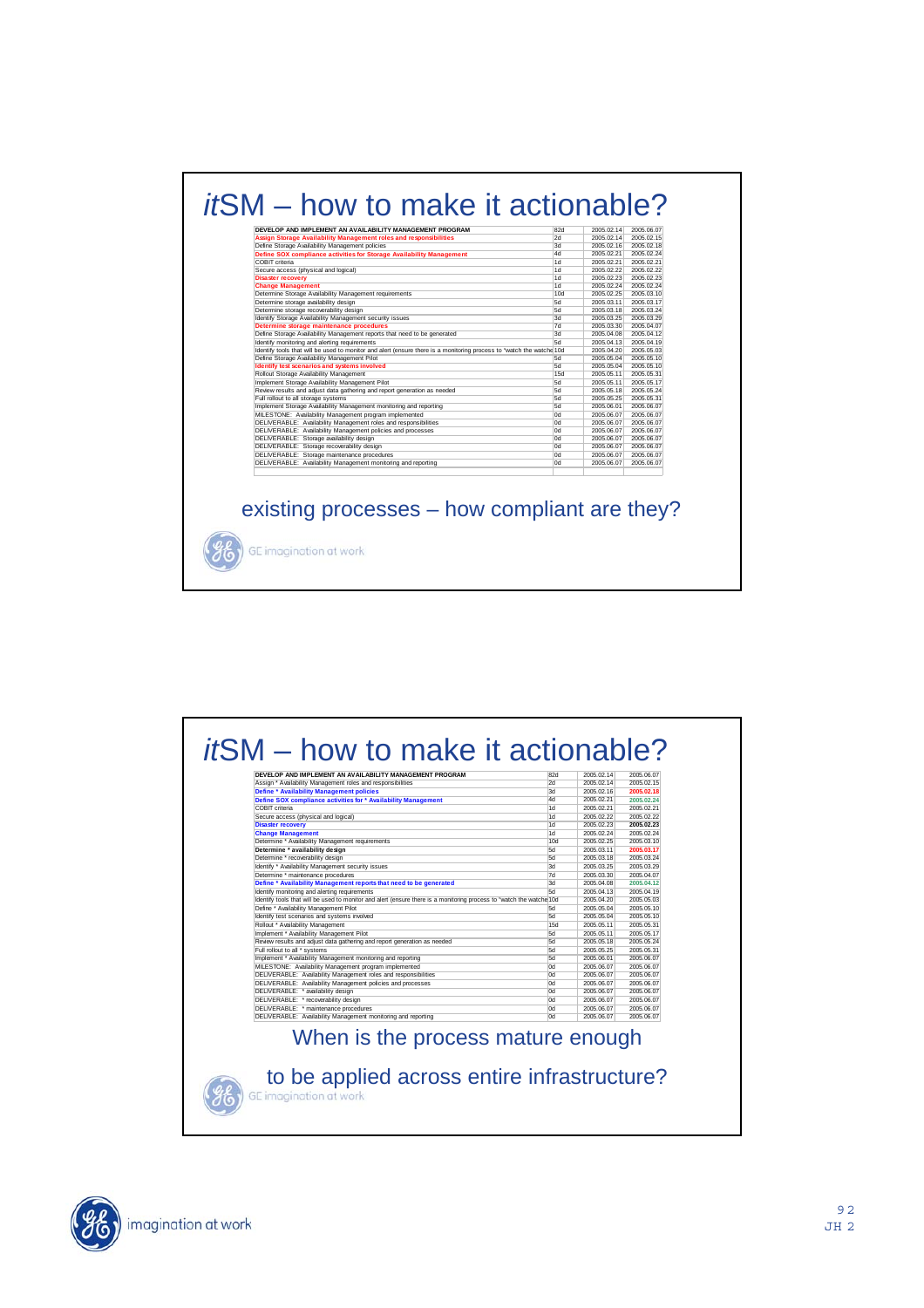